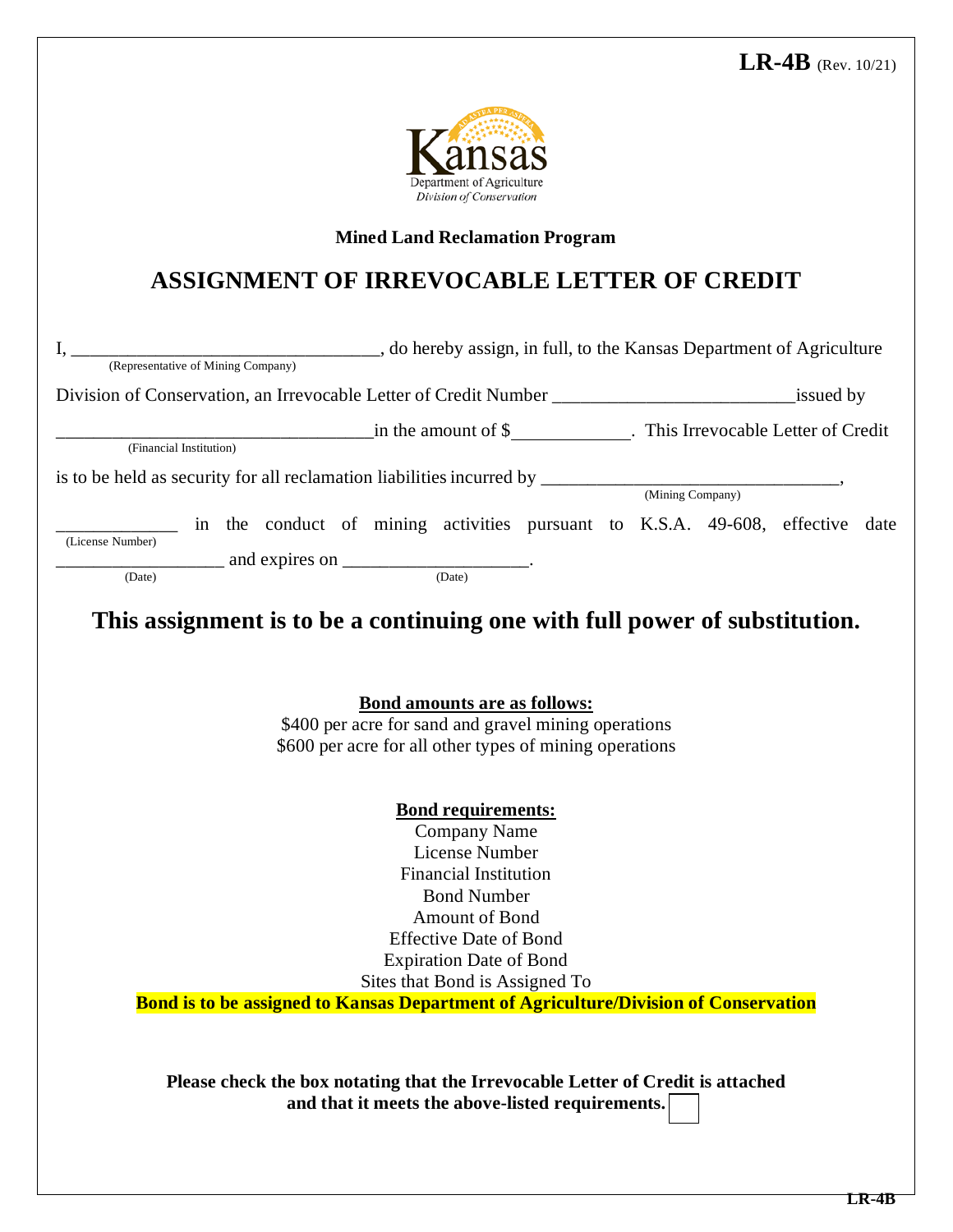*Please list the site registration information for all sites to be operated under this Bond* 

## **SITE INFORMATION**

| $\mathrm{Site}$ No. | $\rm{Site}$ $\rm{Name}$ | County | <b>Legal Description</b> |  |                                         | $\textbf{East}/$<br>West | $\bold{A} \bold{c} \bold{r} \bold{e} \bold{s}$<br>$\boldsymbol{\mathsf{B}}\boldsymbol{\mathsf{onded}}$ |  |
|---------------------|-------------------------|--------|--------------------------|--|-----------------------------------------|--------------------------|--------------------------------------------------------------------------------------------------------|--|
|                     |                         |        | $\mathbf Q$              |  | ${\bf S}$<br>$\mathbf T$<br>$\mathbf R$ |                          |                                                                                                        |  |
|                     |                         |        |                          |  |                                         |                          |                                                                                                        |  |
|                     |                         |        |                          |  |                                         |                          |                                                                                                        |  |
|                     |                         |        |                          |  |                                         |                          |                                                                                                        |  |
|                     |                         |        |                          |  |                                         |                          |                                                                                                        |  |
|                     |                         |        |                          |  |                                         |                          |                                                                                                        |  |
|                     |                         |        |                          |  |                                         |                          |                                                                                                        |  |
|                     |                         |        |                          |  |                                         |                          |                                                                                                        |  |
|                     |                         |        |                          |  |                                         |                          |                                                                                                        |  |
|                     |                         |        |                          |  |                                         |                          |                                                                                                        |  |
|                     |                         |        |                          |  |                                         |                          |                                                                                                        |  |
|                     |                         |        |                          |  |                                         |                          |                                                                                                        |  |
|                     |                         |        |                          |  |                                         |                          |                                                                                                        |  |
|                     |                         |        |                          |  |                                         |                          |                                                                                                        |  |
|                     |                         |        |                          |  |                                         |                          |                                                                                                        |  |
|                     |                         |        |                          |  |                                         |                          |                                                                                                        |  |
|                     |                         |        |                          |  |                                         |                          |                                                                                                        |  |
|                     |                         |        |                          |  |                                         |                          |                                                                                                        |  |
|                     |                         |        |                          |  |                                         |                          |                                                                                                        |  |
|                     |                         |        |                          |  |                                         |                          |                                                                                                        |  |
|                     |                         |        |                          |  |                                         |                          |                                                                                                        |  |
|                     |                         |        |                          |  |                                         |                          |                                                                                                        |  |
|                     |                         |        |                          |  |                                         |                          |                                                                                                        |  |
|                     |                         |        |                          |  |                                         |                          |                                                                                                        |  |
|                     |                         |        |                          |  |                                         |                          |                                                                                                        |  |
|                     |                         |        |                          |  |                                         |                          |                                                                                                        |  |
|                     |                         |        |                          |  |                                         |                          |                                                                                                        |  |